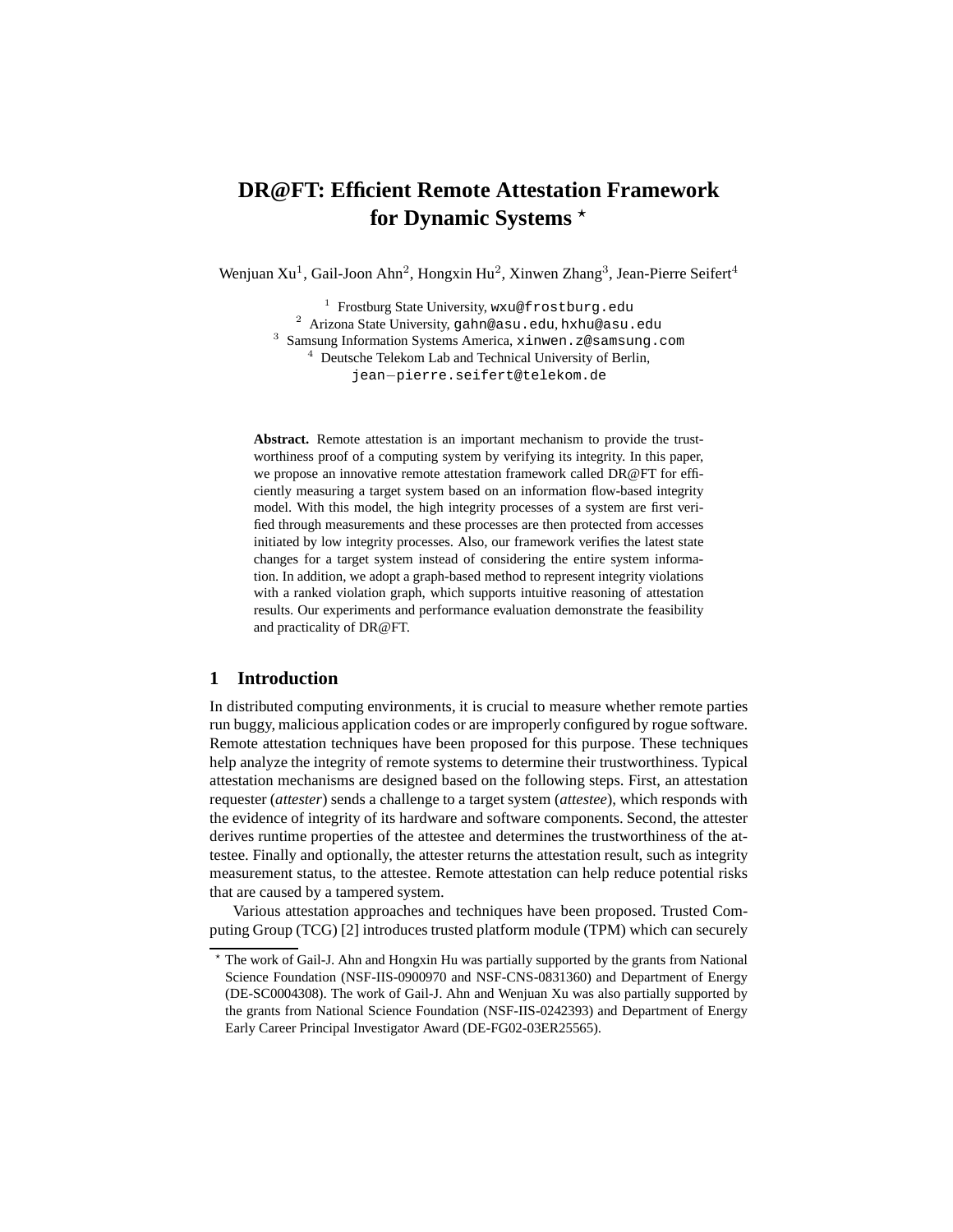store and provide integrity measurements of systems to a remote party. Integrity measurement mechanisms have been proposed to facilitate the capabilities of TPM at application level. For instance, Integrity Measurement Architecture (IMA) [12] is an implementation of TCG approach to provide verifiable evidence with respect to the current run-time state of a measured system. Several attestation methods have been proposed to accommodate privacy properties [7], system behaviors [8], and information flow model [9]. However, these existing approaches lack the efficacy of attestation where its *system state* frequently changes due to system-centric events such as security policy updates and software package installations. Last but not least, existing attestation mechanisms do not have an effective and intuitive way for presenting attestation results and reflecting such results in resolving identified security violations.

Towards a systematic attestation solution, we propose an efficient remote attestation framework, called Dynamic Remote Attestation Framework and Tactics (DR@FT) to address aforementioned issues. Our framework is based on system integrity property with a *domain-based isolation* model. With this property, the high integrity processes of a system are first verified through measurements and these processes are then protected from accesses initiated by low integrity processes. In other words, the protection of high integrity process is verified by analyzing security policies, which specify system configurations with system and application behaviors. Having this principle in place, DR@FT enables us verify whether certain applications in the attestee satisfy integrity requirements as part of attestation. To accommodate a dynamic nature of the systems, DR@FT verifies the latest changes in a system state, instead of considering the entire system information for each attestation inquiry. Through these two tactics, our framework attempts to efficiently attest the target system. Also, DR@FT adopts a graph-based analysis methodology for analyzing security policy violations, which helps cognitively identify suspicious information flows in the attestee. To further improve the efficiency of security violation resolution, we propose a ranking scheme for prioritizing the policy violations, which provides a method for describing the *trustworthiness* of different system states with *risk levels*.

This paper is organized as follows. Section 2 overviews the existing attestation work and system integrity models. Section 3 describes a domain-based isolation model which gives the theoretical foundation of DR@FT. Section 4 presents design requirements and attestation procedures of DR@FT, followed by policy analysis methods and their usages in Section 5. We elaborate the implementation details and evaluation results in Section 6. Section 7 concludes this paper.

## **2 Background**

#### **2.1 Attestation Overview**

The TCG specification [2] defines mechanisms for a TPM-enabled platform to report its current hardware and software configuration status to a remote challenger. A TCG attestation process is composed of two steps: (i) an attestee platform measures hardware and software components starting from BIOS block and generates a hash value. The hash value is then stored into a TPM Platform Configuration Register (PCR). Recursively, it measures BIOS loader and operating system (OS) in the same way and stores them into TPM PCRs; (ii) an attester obtains the attestee's digital certificate with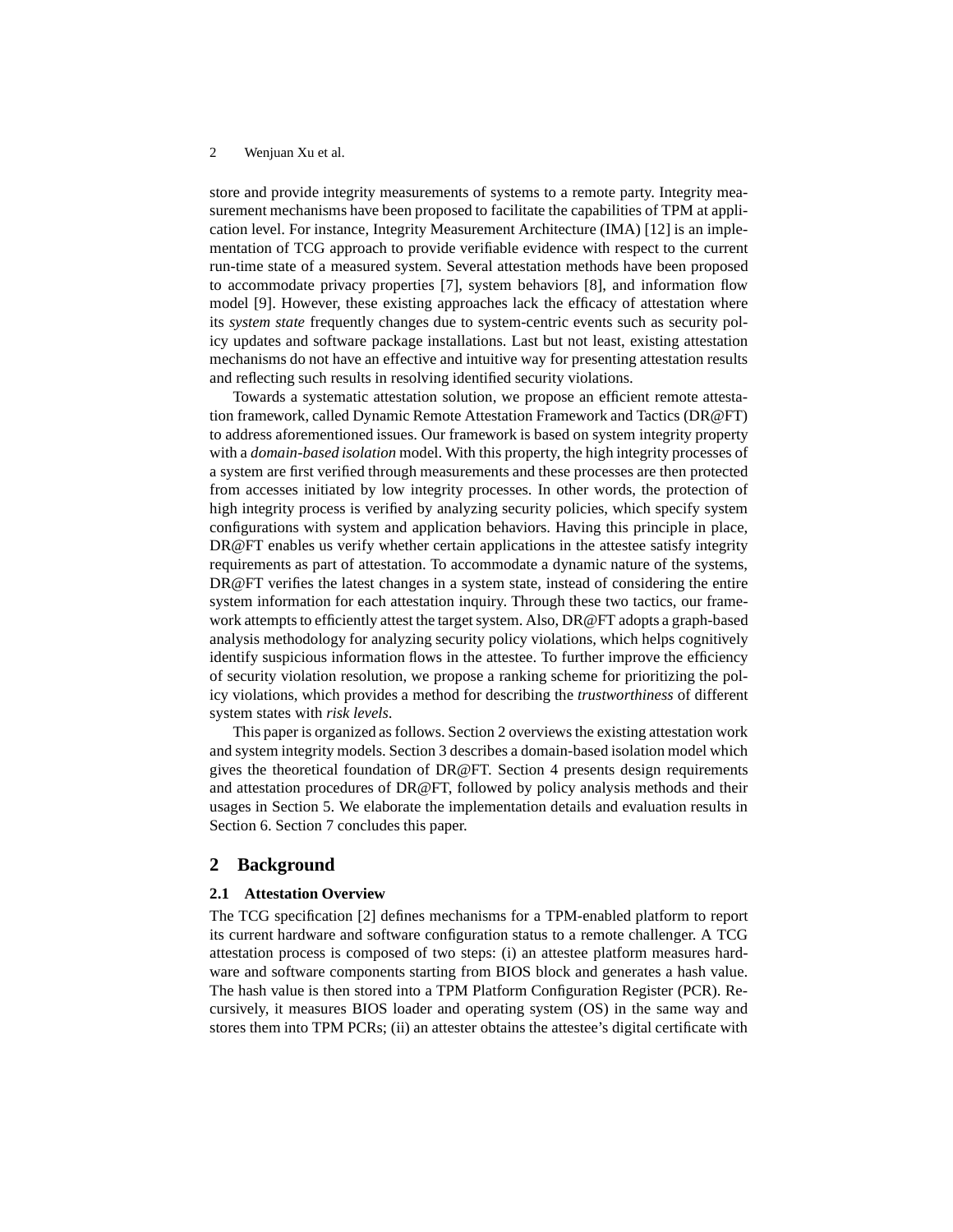an attestation identity key (AIK), AIK-signed PCR values, and a measurement log file from the attestee which is used to reconstruct the attestee platform configuration, and verifies whether this configuration is acceptable. From these steps we notice that TCG measurement process is composed of a set of sequential steps including the bootstrap loader. Thus, TCG does not provide effective mechanisms for measuring a system's integrity beyond the system boot, especially considering the randomness of executable contents loaded by a running OS.

IBM IMA [12] extends TCG's measurement scope to application level. A measurement list *M* is stored in OS kernel and composed of  $m_0$  ...  $m_i$  corresponding to loaded executable application codes. For each loaded  $m_i$ , an aggregated hash  $H_i$  is generated and loaded into TPM PCR, where H<sub>0</sub>=H( $m_0$ ) and H<sub>i</sub>=H( $H_{i-1}$ ||H( $m_i$ )). Upon receiving the measurements and TPM-signed hash value, the attester proves the authentication of measurements by verifying the hash value, which helps determine the integrity level of the platform. However, IMA requires to verify the entire components of the attestee platform while the attestee may only demand the verification of certain applications. Also, the integrity status of a system is validated by testing each measurement entry independently, focusing on the high integrity processes. However, it is impractical to disregard newly installed untrusted applications or data from the untrusted network.

PRIMA [9] is an attestation work based on IMA and CW-Lite integrity model [14]. PRIMA attempts to improve the efficiency of attestation by verifying only codes, data, and information flows related to trusted subjects. On one hand, PRIMA needs to be extended to capture the dynamic nature of system states such as software and policy updates, which could be an obstacle for maintaining the efficiency. On the other hand, PRIMA represents an attestation result with binary decision (trust or distrust) and does not give semantic information about how much the attestee platform can be trusted.

Property-based attestation [7] is an effort to protect the privacy of a platform by collectively mapping related system configurations to attestation properties. For example, "SELinux-enabled" is a property which can be mapped to a system configuration indicating that the system is protected with an SELinux policy. That is, this approach prevents the configurations of a platform from being disclosed to a challenger. However, due to the immense configurations of the hardware and software of the platform, mapping all system configurations to properties is infeasible and impractical.

#### **2.2 Integrity Models**

To describe the integrity status for a system, there exist various information flow-based integrity models such as Biba [5], LOMAC [16], Clark-Wilson [13], and CW-Lite [14]. Biba integrity property is fulfilled if a high integrity process cannot read/execute a lower integrity object, nor obtain lower integrity data in any other manner. LOMAC allows high integrity processes to read lower integrity data, while downgrading the process's integrity level to the lowest integrity level that has ever been activated. Clark-Wilson provides a different view of dependencies, which states information flow from low integrity objects to high integrity objects through a specific program called transaction procedures (TP). Later, the concept of TP is evolved as a filter in the CW-Lite model. The filter can be a firewall, an authentication process, or a program interface for downgrading or upgrading the privileges of a process.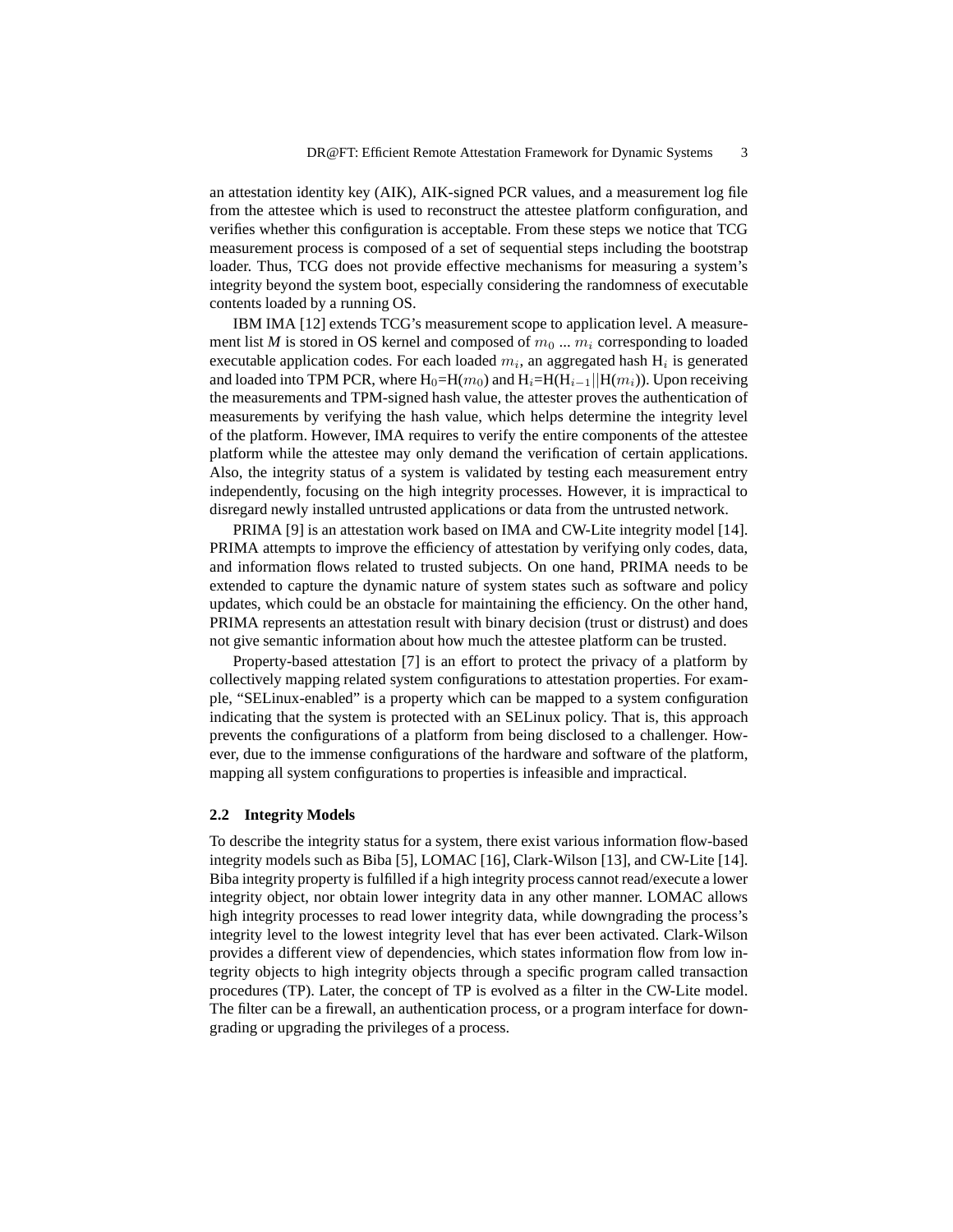With existing integrity models, there is a gap between concrete measurements of a system's components and the verification of its integrity status. We believe an applicationoriented and domain-centric approach accommodates the requirements of attestation evaluation better than advocating an abstract model. For example, in a Linux system, a subject in traditional integrity models can correspond to a set of processes, belonging to a single application domain. For instance, an Apache domain may include various process types such as httpd\_t, http\_sysadm\_devpts\_t, and httpd \_ prewikka\_script\_t. All of these types can have information flows among them, which should be regarded as a single integrity level. Also, sensitive objects in a domain should share the same integrity protection of its subjects. To comprehensively describe the system integrity requirements, in this paper, we propose a domain-based isolation approach as discussed in the subsequent section.

## **3 Domain-based Isolation**

According to TCG and IMA, the trustworthiness of a system is described with the measured integrity values (hash values) of loaded software components. However, the measurement efficiency and attestation effectiveness are major problems of these approaches since (i) too many components have to be measured and tracked, and (ii) too many known-good hash values are required from different software vendors or authorities. Fundamentally, in order to trust a single application of a system, every software component in the system has to be trusted; otherwise the attestation result should be negative. In our work, we believe that the trustworthiness of a system is tightly related to the integrity status, which is, in turn, described by a set of integrity rules that are enforced by the system. If any of the rules is violated, it should be detected. Hence, so as to trust a single application domain, we just need to ensure the *system TCB*–including reference monitor and integrity rules protecting the target application domain–is not altered.

Based on this anatomy, we introduce domain-based isolation principles for integrity protection, which are the criteria to describe the integrity status of a system and thus its trustworthiness. We first propose general methodologies to identify high integrity processes, which include *system TCB* and *domain TCB*. We then specify security rules for protecting these high integrity processes. System TCB  $(TCB<sub>s</sub>)$  is similar to the concept of traditional TCB [3], which can be identified along with the subjects functioning as the reference monitor of a system [4]. Applying this concept to SELinux [15], for example, subjects functioning as the reference monitor such as checkpolicy and loading policy belong to system TCB. Also, subjects used to support the reference monitor such as kernel and initial should also be included into system TCB. With this approach, an initial  $TCB<sub>s</sub>$  can be identified, and other subjects such as lvm and restorecon can be added into  $TCB<sub>s</sub>$  based on their relationships with the initial  $TCB<sub>s</sub>$ . Other optional methods for identifying  $TCB<sub>s</sub>$  are proposed in [10]. Considering the similarity of operating systems and configurations, we expect that the results would be similar. Furthermore, for the attestation purpose,  $TCB<sub>s</sub>$  also includes integrity measurement and reporting components, such as kernel level integrity measurement agent [1] and attestation request handling agent.

In practice, other than  $TCB<sub>s</sub>$ , an application or user-space service can also affect the integrity and the behavior of a system. An existing argument [3] clearly states the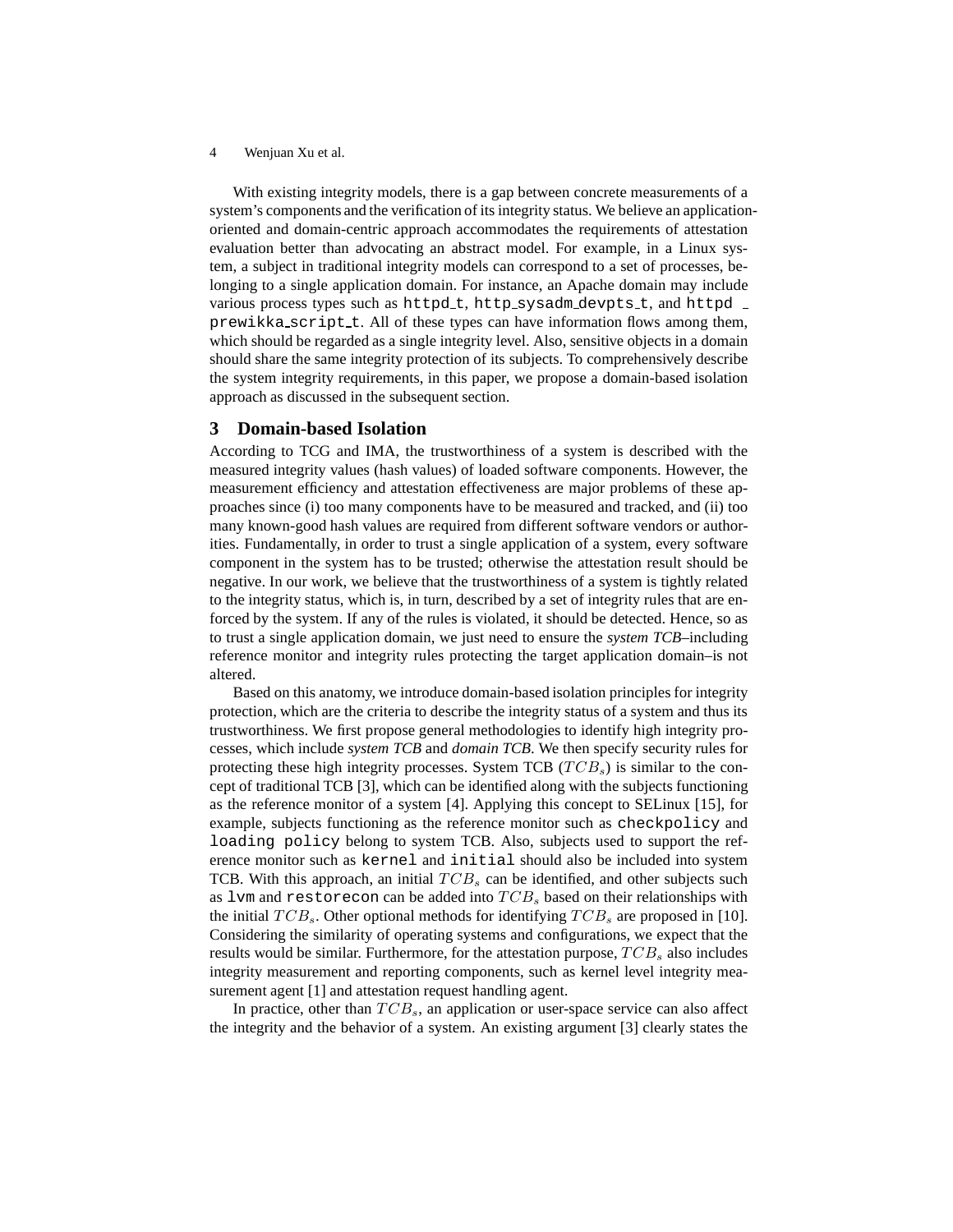situation: "A network server process under a UNIX-like operating system might fall victim to a security breach and compromise an important part of the system's security, yet is not part of the operating system's TCB." Accordingly, a comprehensive mechanism of policy analysis for TCB identification and integrity violation detection is desired. Hence, we introduce a concept called information domain TCB (or simply *domain TCB,*  $TCB<sub>d</sub>$ ). Let *d* be an information domain functioning as a certain application or service through a set of related subjects and objects. A domain  $d$ 's TCB or  $TCB_d$  is composed of a set of subjects and objects in information domain *d* which have the same level of security sensitivity. By the same level of security sensitivity, we mean that, if information can flow to some subjects or objects of a domain, it can flow to all others in the same domain. That is, they need the same level of integrity protection. Prior to the identification of  $TCB_d$ , we first identify the information domain *d* based on its main functions and relevant information flow associated with these functions. For example, a running web server domain consists of many subjects–such as httpd process, plugins, and tools, and other objects–such as data files, configuration files, and logs.

The integrity of an object is determined by the integrity of subjects that have operations on this object. All objects dependent on  $TCB<sub>d</sub>$  subjects are classified as TCB protected objects or resources. Thus we need to identify all  $TCB<sub>d</sub>$  subjects from an information domain and verify the assurance of their integrity. To ease this task, a minimum  $TCB_d$  is first discovered. In the situation that the minimum  $TCB_d$  subjects have dependency relationships with other subjects, these subjects should be added to domain TCB, or the dependencies should be removed. Based on these principles, we first identify initial  $TCB_d$  subjects which are predominant subjects for the information domain *d*. We further discover other  $TCB_d$  subjects considering subject dependency relationships with the initial  $TCB_d$  through *information flow transitions*, which means subjects that can only flow to and from initial  $TCB_d$  subjects should be included into  $TCB_d$ . For instance, for a web server domain, httpd is the subject that initiates other web server related processes. Hence, httpd is the predominant subject and belongs to  $TCB_d$ . Based on all possible information flows to httpd, we then identify other subjects such as httpd-suexec in  $TCB_d$ .

To protect the identified  $TCB_s$  and  $TCB_d$ , we develop principles similar to those in Clark-Wilson [13]. Clark-Wilson leverages TP to allow information flow from low integrity to high integrity processes. To support TP, we adopt the concept of filters. Filters can be processes or interfaces [11] that normally are distinct input information channels and are created by a particular operation such as open(), accept(), or other calls that enable data input. For example, su process allows a low integrity process (e.g., staff) being changed to be a high integrity process (e.g., root) by executing passwd process, thus passwd can be regarded as a filter for processes run by root privilege. Also, high integrity process (e.g., httpd administration) can accept low integrity information (e.g, network data) through the secure channel such as sshd. Consequently, sshd can be treated as a filter for higher privilege processes. With the identifications of  $TCB<sub>s</sub>$ ,  $TCB<sub>d</sub>$ , and filters for information domain d, all the other subjects in a system are categorized as NON-TCB. Our domain-based isolation is defined as follows:

**Definition 1.** Domain-based isolation *is satisfied for an information domain* d *if information flows are from*  $TCB_d$ *; or information flows are from*  $TCB_s$  *to either*  $TCB_d$  *or*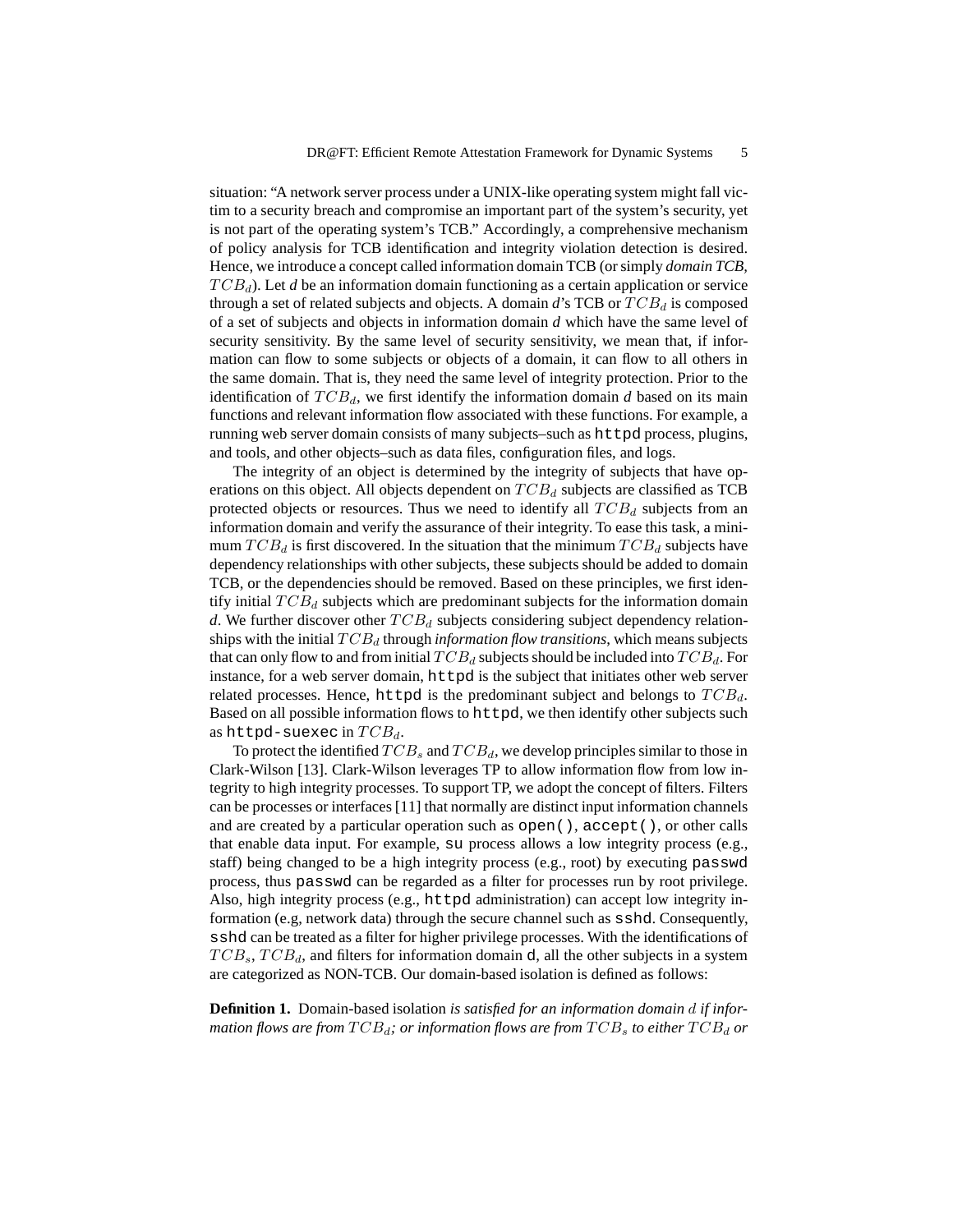$TCB_d$  protected resources; or information flows are from NON-TCB to either  $TCB_d$ *or*  $TCB_d$  *protected resources via filter(s).* 

# **4 DR@FT: Architectural Design and Procedures**

DR@FT consists of three main parties: an attestee (the target platform), an attester (attestation challenger), and a trusted authority as shown in Figure 1. The attestee is required to provide its system state information to the attester for the verification. Here, we assume that an attestee is initially in a *trusted system state* and the system state is changed to a new state after certain system behaviors.



**Fig. 1.** Overview of DR@FT.

A reporting daemon on the attestee gets the measured new state information (step 1) with IMA and generates the policy updates (step 2). This daemon then gets AIK-signed PCR value(s) and sends to the attester. After the attester receives and authenticates the information, with the attestee's AIK public key certificate from the trusted authority, it verifies the attestee's integrity through codes and data verification (step 3), reporting process authentication (step 4) and policy analysis (step 5).

## **4.1 System State and Trust Requirement**

For the attestation purpose, the system state is captured as a snapshot of an attestee system at a particular moment, where the factors characterizing the state can influence the system integrity on any future moment of the attestee system. Based on the domainbased isolation, the attestee system integrity can be represented via information flows, which are characterized by the trusted subject list, filters, policies, and the trustworthiness of  $TCB<sub>s</sub>$ . Based on these properties, we define the system state of the attestee as follows.

**Definition 2.** A system state *at the time period i is a tuple*  $T_i = \{ TSL_i, CD_i, Policy_i,$ Filter<sup>i</sup> *,* RProcess<sup>i</sup> }*, where*

*–* TSLi*=*{s0*,* s1*....*sn} *represents a set of high integrity processes which corresponds to a set of subjects*  $s_0$ ,  $s_1$ .... $s_n$  *in*  $TCB_s$  *and*  $TCB_d$ ;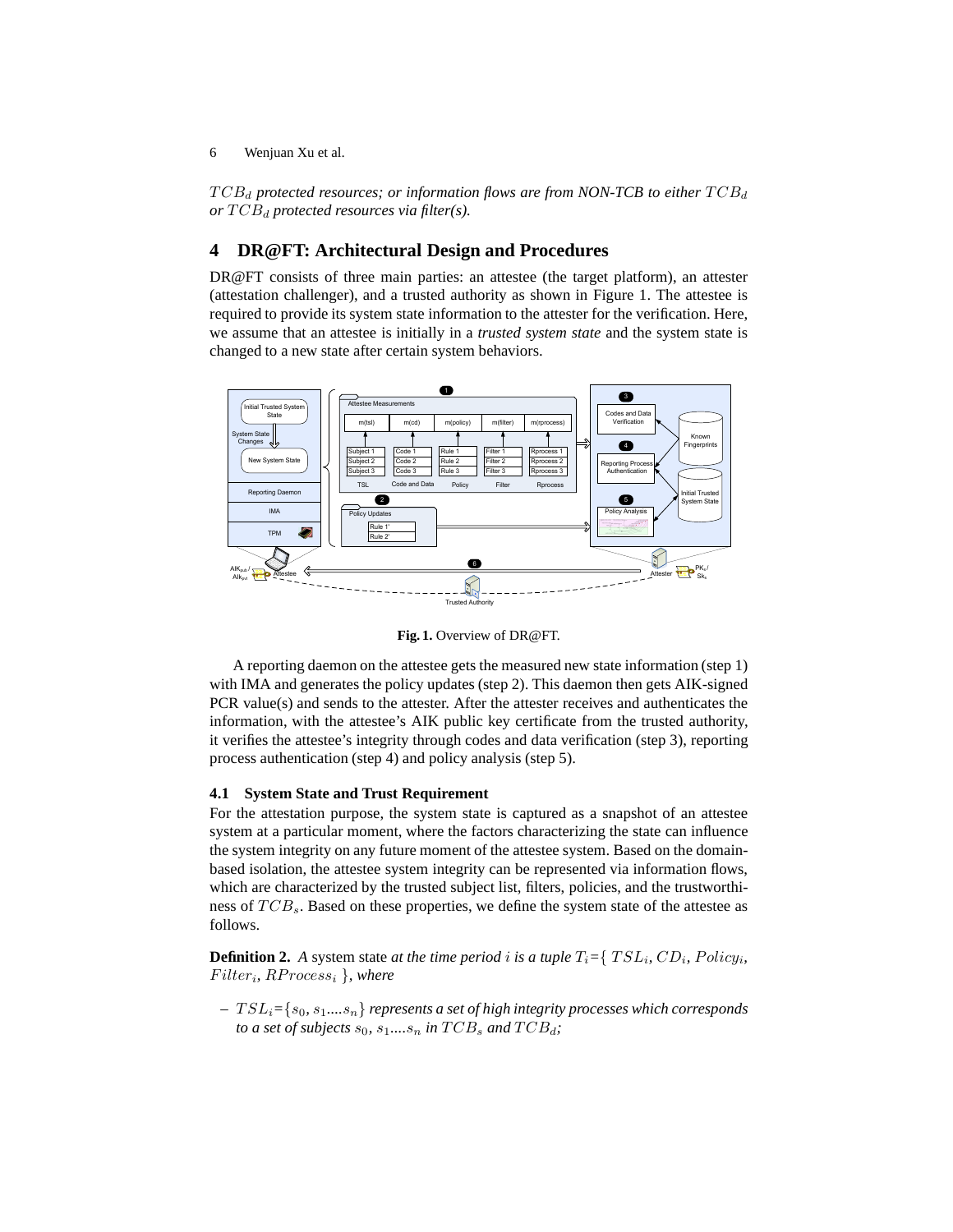- $\sim CD_i = \{cd(s_0), cd(s_1),...cd(s_n)\}\$ is a set of codes and data for loading a subject  $s_i \in TSL_i$ ;
- *–* Policy<sup>i</sup> *is the security policy currently configured on the attestee;*
- $-$  Filter<sub>i</sub> is a set of processes defined to allow information flow from low integrity *processes to high integrity processes; and*
- *–* RProcess<sup>i</sup> *represents a list of processes that measure, monitor, and report the current*  $TSL_i$ ,  $CD_i$ ,  $Filter_i$  and  $Policy_i$  information. IMA agent and the attestation reporting daemon are the examples of the RP rocess<sub>i</sub>.

According to this definition, a system state does not include a particular application's running state such as its memory page and CPU context (stacks and registers). It only represents the security configuration or policy of an attestee system. A system *state transition* indicates one or more changes in  $TSL_i$ ,  $CD_i$ ,  $Policy_i$ ,  $Filter_i$ , or  $RProcess_i$ . A system state  $T_i$  is trusted if  $TSL_i$  belongs to  $TCB_s$  and  $TCB_d$ ;  $CD_i$ does not contain untrusted codes and data;  $Policy_i$  satisfies domain-based isolation;  $Filter_i$  belongs to the defined filter in domain-based isolation; and  $RProcess_i$  codes and data do not contain malicious codes and data and these  $RProcess<sub>i</sub>$  processes are integrity protected from the untrusted processes via  $Policy_i$ .

As mentioned earlier, we assume there exists an initial trusted system state  $T_0$ . Through changing the variables in  $T_0$ , the system transits to other states such as  $T_1$ ,  $T_2$  ...  $T_i$ . The attestation in DR@FT is to verify whether or not any of these states is trusted.

## **4.2 Attestation Procedures**

**Attestee Measurements** The measurement at the attestee side has two different forms, depending on *how much* the attestee system changes. In case any subject in  $TCB<sub>s</sub>$  is updated, the attestee must be fully remeasured from the system reboot and the attester needs to attest it completely, since this subject may affect the integrity of subjects in RProcess of the system such as the measurement agent and reporting daemon. After the reboot and all  $TCB<sub>s</sub>$  subjects are remeasured, a trusted initial system state  $T<sub>0</sub>$  is built. To perform the remeasurement, the attestee measures a state  $T_i$  and generates the measurement list  $M_i$  which is added by trusted subject list  $(TSL_i)$  measurement, codes and data  $(CD_i)$  measurement, policy  $(Policy_i)$  measurement, filter  $(Filter_i)$  measurement and attestation process  $(RProcess<sub>i</sub>)$  measurement. Also,  $H(M<sub>i</sub>)$  is extended to a particular PCR of the TPM, where  $H$  is a hash function such as SHA1.

In another case, where there is no  $TCB_s$  subject updated and the  $TSL_i$  or  $Filter_i$ subjects belonging to  $TCB_d$  are updated, the attestee only needs to measure the updated codes and data loaded by the changed TSL or filter subjects, and generates a measurement list  $M_i$ . The generation of this measurement list is realized through the run-time measurement supported by the underlying measurement agent.

To support both types of measurements, we develop an attestation reporting daemon which monitors the run-time measurements of the attestee. In case the run-time measurements for  $TCB<sub>s</sub>$  are changed, the attestee is required to be rebooted and fully measured with IMA. The measurements values are then sent to the attester by the daemon. On the other side, the changed measurement value is measured by IMA and captured with the reporting daemon only if the measurement for  $TCB_d$  is changed. Obviously,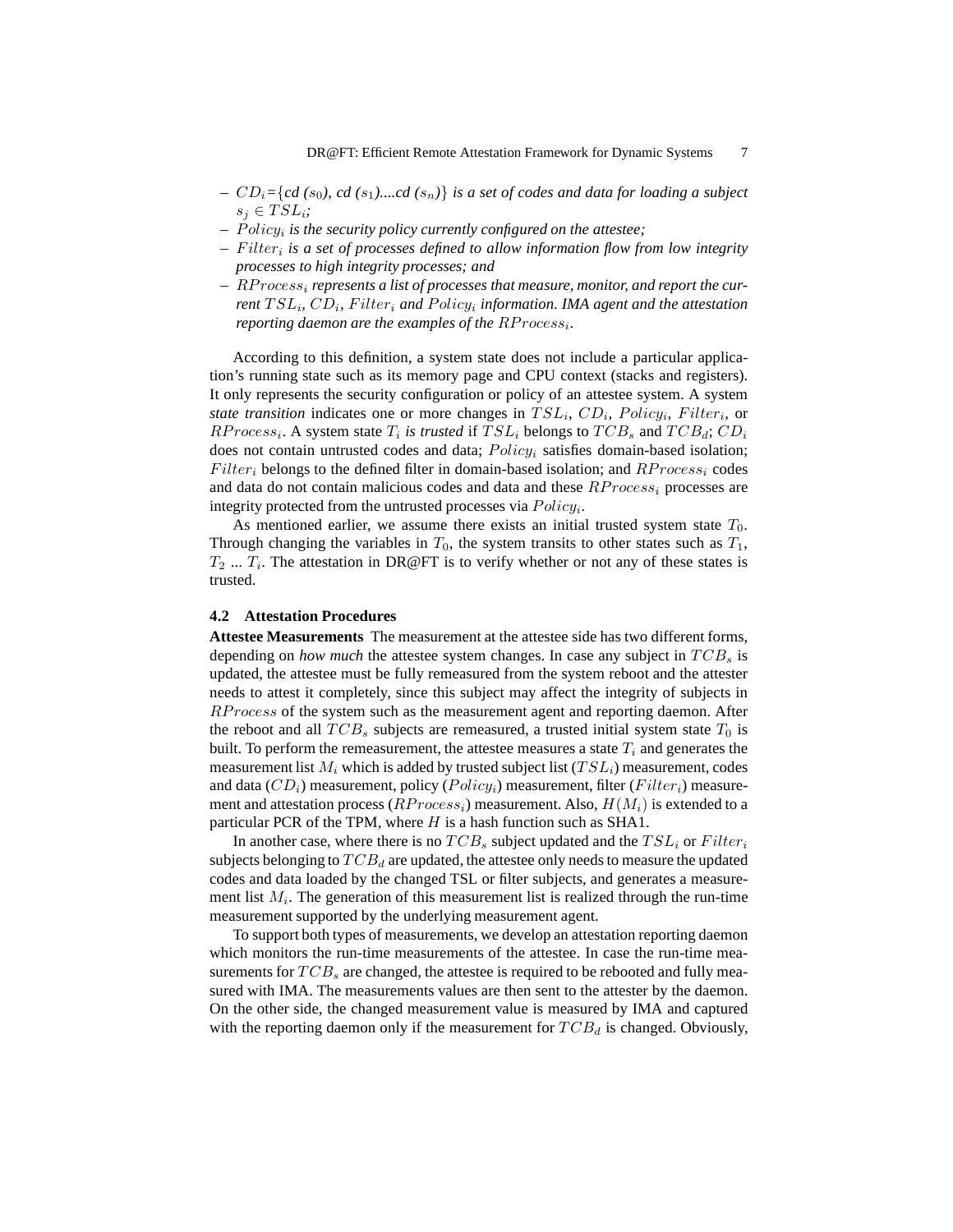this daemon should be trusted and is included in  $TCB<sub>s</sub>$ . That is, its codes and data are required to be protected with integrity policy and corresponding hash values are required to be stored at the attester side.

**Policy Updates** To analyze if the current state of the attestee satisfies domain-based integrity property, the attester requires information about the current security policy loaded at the attestee side. Due to the large volume of policy rules in a security policy, sending all policy rules in each attestation and verifying all of them by the attester may cause the performance overhead. Hence, in DR@FT, the attestee only generates policy updates from the latest attested trusted state and sends them to the attester for the attestation of such updates.

To support this mechanism, we have the attestation reporting daemon monitor any policy update on attestee system and generate a list of updated policy rules. Note that the policy update comparison is performed between the current updated policy and the stored trusted security policy Policy<sub>0</sub> or previously attested and trusted Policy<sub>i−1</sub>. The complexity of this policy update algorithm is *O(nr)*, where *nr* represents the number of the policy rules in the new policy file  $Policy_i$ .

**Codes and Data Verification** With received measurement list  $M_i$  and AIK-signed PCRs, the attester first verifies the measurement integrity by re-constructing the hash values and compares with PCR values. After this is passed, the attester performs the analyses. Specifically, it obtains the hash values of  $CD_i$  and checks if they corresponds to known-good fingerprints. Also, the attester needs to assure that the  $TSL_i$  belongs to  $TCB<sub>s</sub>$  and  $TCB<sub>d</sub>$ . In addition, the attester also gets the hash value of Filter<sub>i</sub> and ensures that they belong to the filter list defined on the attester side. In case this step succeeds, the attester has the assurance that target processes on attestee side are proved without containing any untrusted code or data, and the attester can proceed to next steps. Otherwise, the attester sends a proper attestation result denoting this situation.

**Authenticating Reporting Process** To prove that the received measurements and updated policy rules are from the attestee, the attester authenticates them by verifying that all the measurements, updates and integrity measurement agent processes in the attestee are protected. That is, the  $RP$ rocess<sub>i</sub> does not contain any untrusted codes or data and its measurements correspond to PCRs in the attester. Also, there is no integrity violated information flow to these processes from subjects of  $TSL_i$ , according to the domain isolation rules. Note that these components can also be updated, but after any update of these components, the system should be fully remeasured and attested from the bootstrap to rebuild a trusted initial system state  $T_0$ .

**Policy Analysis by Attester** DR@FT analyzes policy using a graph-based analysis method. In this method, a policy file is first visualized into a graph. The policy graph is then analyzed against pre-defined security model such as our domain-based isolation and a policy violation graph is generated. The main goal of this approach is to give semantic information of attestation result to the attestee, such that system administrators can quickly and intuitively obtain any violated configuration.

Note that verifying all the security policy rules in each attestation request decrease the efficiency, as loading policy graph and checking all the policy rules are costly. Thus, we need to develop an efficient way for analyzing the attestee policy. In our method, the attester stores the policy of initial trusted system state  $T_0$  or the latest trusted system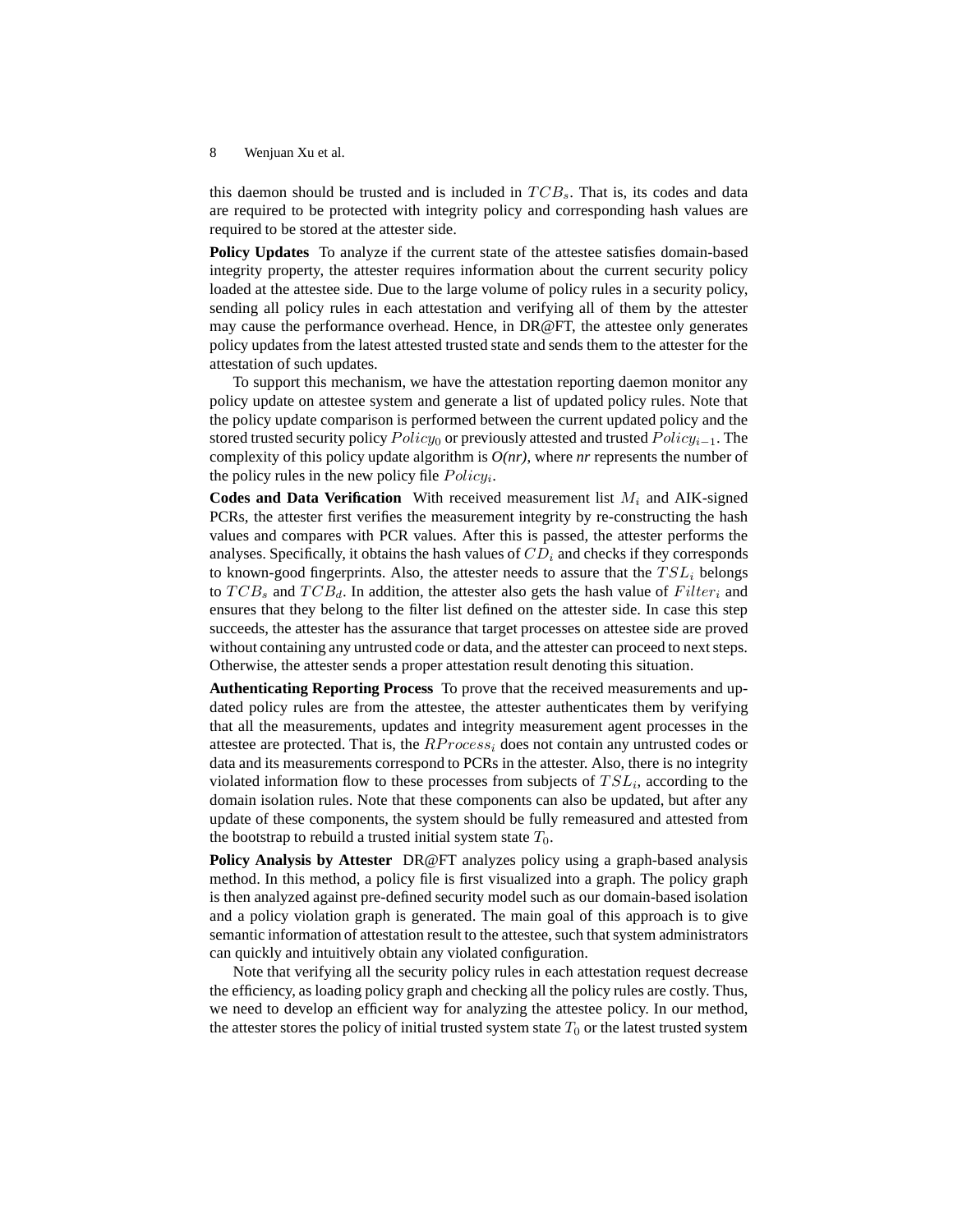state  $T_i$ , and its corresponding policy graph is loaded which does not have any policy violation. Upon receiving the updated information from the attestee, the attester just needs to analyze these updates to see if there is new information flow violating integrity requirements. Through this approach, rather than analyzing all the policy rules and all information flows for each attestation, we verify the new policy through only checking the updated policy rules and the newly identified information flow.

**Attestation Result Sending to Attester** In case the attestation is successful, a new trusted system state is developed and the corresponding information is stored at the attester side for subsequent attestations. On the other hand, if the attestation fails, there are several possible attestation results including any combination of the following cases: CD<sup>i</sup> *Integrity Success/Fail*, RProcess<sup>i</sup> *Un/authenticated*, and Policy<sup>i</sup> *Fail/Success*. To assist the attestee reconfiguration, the attester also sends a representation of the policy violation graph to the attestee. Moreover, with this policy violation graph, the attester specifies the violation ranking and the trustworthiness of the attestee, which is explained in Section 5.

# **5 Integrity Violation Analysis**

As we discussed in Section 1, existing attestation solutions such as TCG and IMA lack the expressiveness of the attestation result. In addition to their boolean-based response for attestation result, DR@FT adopts a graph-based policy analysis mechanism, where a policy violation graph can be constructed for identifying all policy violations on the attestee side. We further introduce a risk model based on a ranking scheme, which implies how severe the discovered policy violations are and how efficiently they can be resolved.



**Fig. 2.** Example policy violation graph and rank. The SubjectRank and PathRank indicate the severity of violating paths.

## **5.1 Policy Violation Graph**

Based on domain-based isolation model, we can discover two kinds of violation paths, *direct violation paths* and *indirect violation paths*. A direct violation path is a one-hop path through which an information flow can go from a low integrity subject to a high integrity subject. We observe that information flows are transitive in general. Therefore, there may exist information flows from a low integrity subject to a high integrity subject via several other subjects. This multi-hop path is called indirect violation path. All direct and indirect violation paths belonging to a domain can construct a policy violation graph for this domain.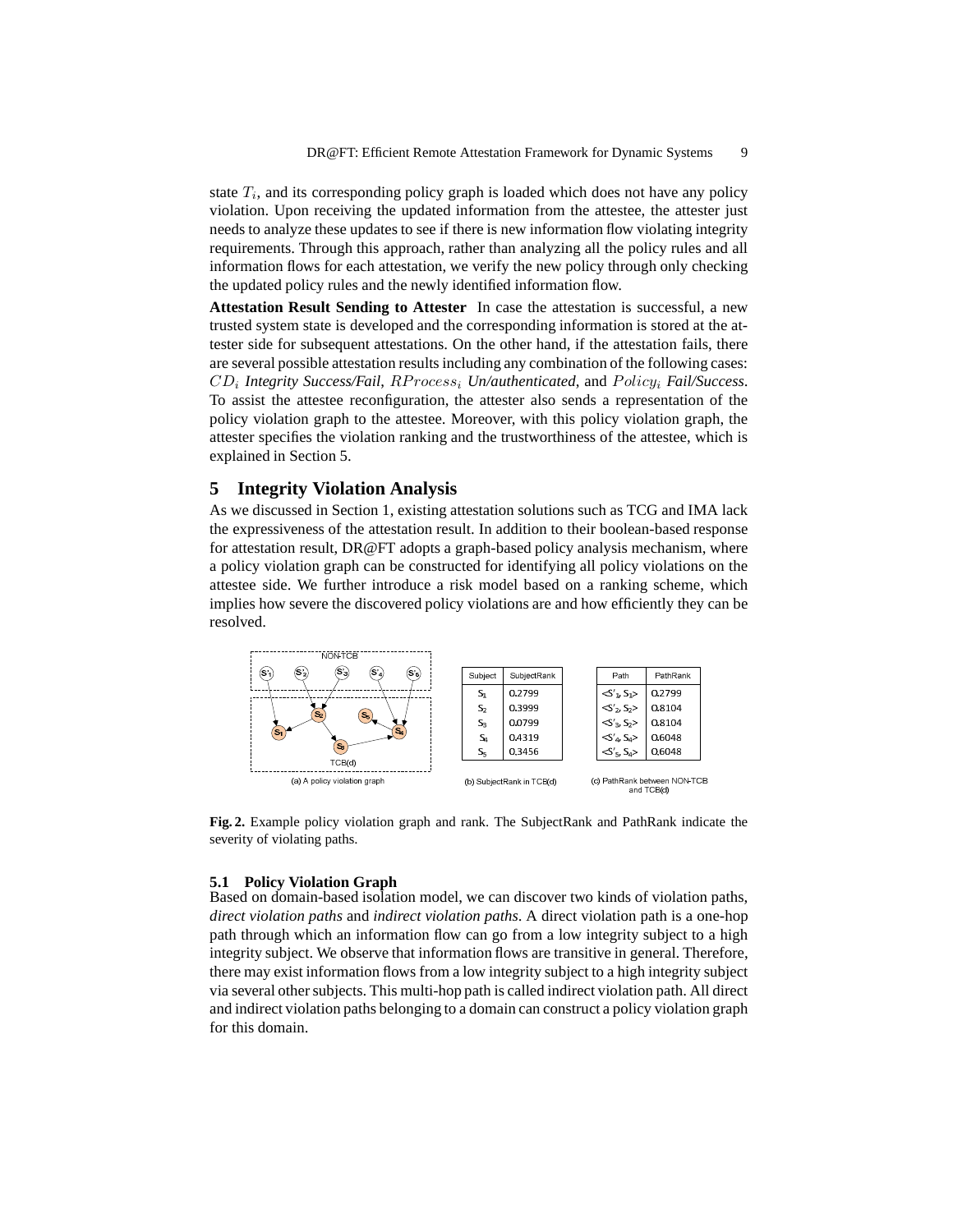**Definition 3.** A policy violation graph for a domain d is a directed graph  $G^v = (V^v, E^v)$ :

- $V^v \subseteq V^v_{NTCB} \cup V^v_{TCBd} \cup V^v_{TCB}$  where  $V^v_{NTCB}$ ,  $V^v_{TCBd}$  and  $V^v_{TCB}$  are subject *vertices containing in direct or indirect violation paths of domain* d *and belong to NON-TCB, TCB*<sub>d</sub>, and *TCB*<sub>s</sub>, respectively.
- $E^v \subseteq E^v_{Nd} \cup E^v_{dT} \cup E^v_{NT} \cup E^v_{TCB} \cup E^v_{TCBd} \cup E^v_{TCB}$  where  $E^v_{Nd} \subseteq (V^v_{NTCB} \times V^v_{TCBd})$  $V^v_{TCBd}$ ),  $E^v_{dT} \subseteq (V^v_{TCBd} \times V^v_{TCB})$ ,  $E^v_{NT} \subseteq (V^v_{NTCB} \times V^v_{TCB})$ ,  $E^v_{NTCB} \subseteq$  $(V_{NTCB}^{v} \times V_{NTCB}^{v}), E_{TCBd}^{v} \subseteq (V_{TCBd}^{v} \times V_{TCBd}^{v}),$  and  $E_{TCB}^{v} \subseteq (V_{TCB}^{v} \times V_{TCB}^{v}),$ *and all edges in* E<sup>v</sup> *are contained in direct or indirect violation paths of domain* d*.*

Figure 2 (a) shows an example of policy violation graph which examines information flows between NON-TCB and  $TCB_d^5$ . Five direct violation paths are identified in this graph:  $\langle S_1', S_1 \rangle, \langle S_2', S_2 \rangle, \langle S_3', S_2 \rangle, \langle S_4', S_4 \rangle$ , and  $\langle S_5', S_4 \rangle$  across all the boundaries between NON-TCB and  $TCB_d$ . Also, eight indirect violation paths exist. For example,  $\langle S_2', S_5 \rangle$  is a four-hop violation path passing through other three  $TCB_d$ subjects  $S_2$ ,  $S_3$ , and  $S_4$ .

## **5.2 Ranking Policy Violation Graph**

In order to explore more features of policy violation graphs and facilitate efficient policy violation detection and resolution, we introduce a scheme for ranking policy violation graphs. There are two steps to rank a policy violation graph. First,  $TCB_d$  subjects in the policy violation graph are ranked based on dependency relationships among them. The rank of a  $TCB<sub>d</sub>$  subject shows reachable probability of low integrity information flows from NON-TCB subjects to the  $TCB_d$  subject. In addition, direct violation paths in the policy violation graph are evaluated based on the ranks of  $TCB<sub>d</sub>$  subjects to indicate severity of these paths which allow low integrity information to reach  $TCB<sub>d</sub>$  subjects. The ranked policy violation graphs are valuable for system administrators as they need to estimate the *risk level* of a system and provide a guide for choosing appropriate strategies for resolving policy violations efficiently.

**Ranking Subjects in**  $TCB<sub>d</sub>$  Our notation of *SubjectRank* (SR) in policy violation graphs is a criterion that indicates the likelihood of low integrity information flows coming to a  $TCB<sub>d</sub>$  subject from NON-TCB subjects through direct or indirect violation paths. The ranking scheme we adopt is a similar process of rank analysis applied in hyper-text link analysis system, such as Google's PageRank [6] that utilizes a link structure provided by hyperlinks between web pages to gauge their importance. Comparing with PageRank which focuses on analyzing a web graph where the entries are *any* web pages contained in the web graph, the entries of low integrity information flows to  $TCB_d$  subjects in a policy violation graph are only identified NON-TCB subjects.

Consider a policy violation graph with *N* NON-TCB subjects, and  $s_i$  is a  $TCB_d$ subject. Let  $N(s_i)$  be the number of NON-TCB subjects from which low integrity information flows could come to  $s_i$ ,  $N'(s_i)$  the number of NON-TCB subjects from which low integrity information flows could *directly* reach to  $s_i$ ,  $In(s_i)$  a set of  $TCB_d$ subjects pointing to  $s_i$ , and  $Out(s_j)$  a set of  $TCB_d$  subjects pointed from  $s_j$ . The probability of low integrity information flows reaching a subject  $s_i$  is given by:

<sup>&</sup>lt;sup>5</sup> Similarly, the information flows between NON-TCB and  $TCB_s$ , and between  $TCB_d$  and  $TCB<sub>s</sub>$  can be examined accordingly.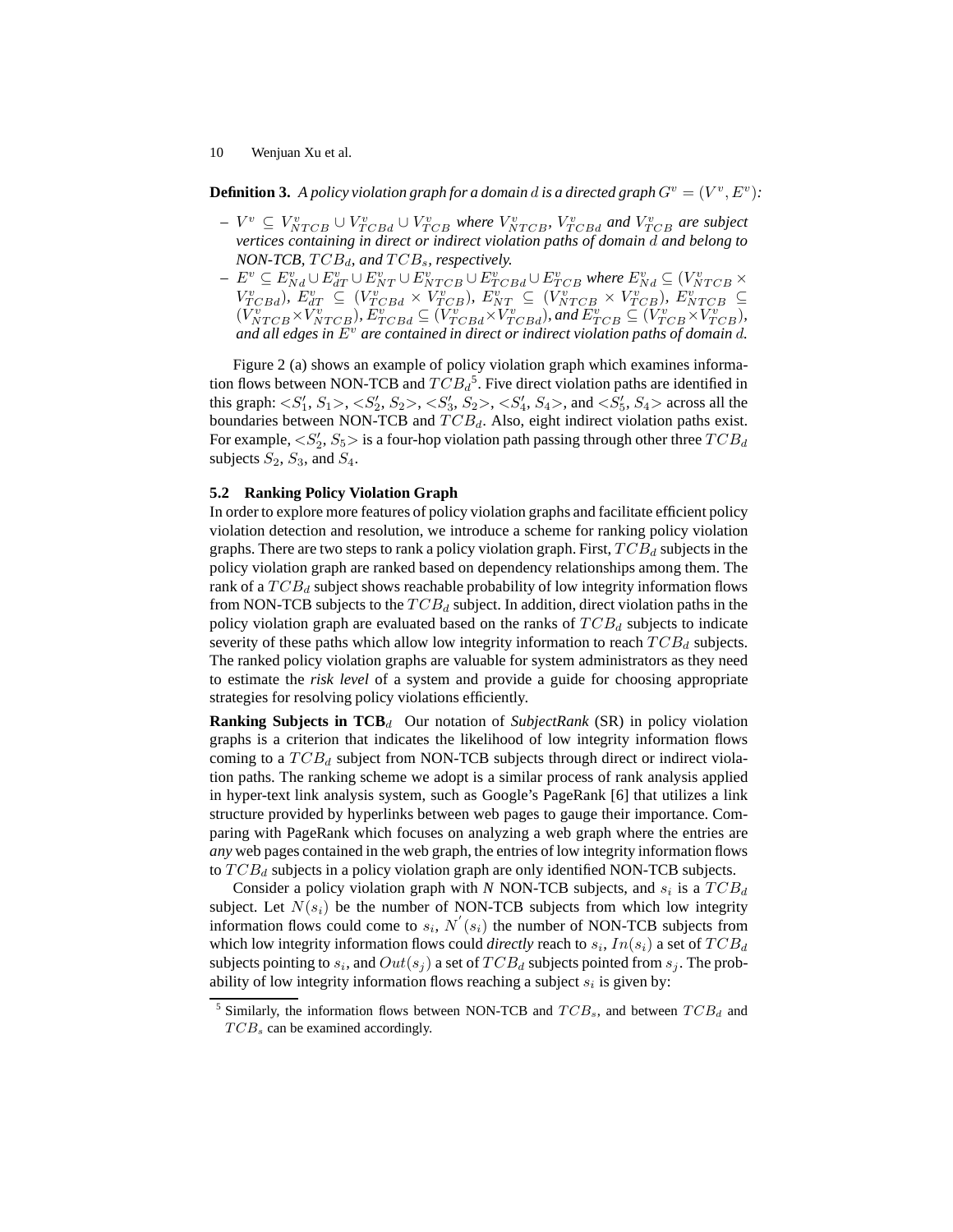$$
SR(s_i) = \frac{N(s_i)}{N} \left( \frac{N'(s_i)}{N(s_i)} + (1 - \frac{N'(s_i)}{N(s_i)}) \sum_{s_j \in In(s_i)} \frac{SR(s_j)}{|Out(s_j)|} \right)
$$
(1)

*SubjectRank* can be interpreted as a *Markov Process*, where the states are  $TCB_d$ subjects, and the transitions are the links between  $TCB_d$  subjects which are all evenly probable. While a low integrity information flow attempts to reach a high integrity subject, it should select an entrance (a NON-TCB subject) which has the path(s) to this subject. Thus, the possibility of selecting correct entries to a target subject is  $\frac{N(s_i)}{N}$ . After selecting correct entries, there still exist two ways, through direct violation or indirect violation paths, to reach a target subject. Therefore, the probability of flow transition from a subject is divided into two parts:  $\frac{N'(s_i)}{N(s_i)}$  $\frac{N(s_i)}{N(s_i)}$  for direct violation paths and  $1-\frac{N'(s_i)}{N(s_i)}$  $\frac{N'(s_i)}{N(s_i)}$  for indirect violation paths. The  $1 - \frac{N'(s_i)}{N(s_i)}$  mass is divided equally among the subject's successors  $s_j$ , and  $\frac{SR(s_j)}{|Out(s_j)|}$  is the rank value derived from  $s_j$ .

Figure 2 (b) displays a result of applying Equation (1) to the policy violation graph shown in Figure 2 (a). Note that even though a subject  $s_4$  has two direct paths from NON-TCB subjects like a subject  $s_2$ , the rank value of  $s_4$  is higher than the rank value of  $s_2$ , because there is another indirect flow path to  $s_4$  (via  $s_3$ ).

**Ranking Direct Violation Path** We further define *PathRank* (PR) as the rank of a direct violation path<sup>6</sup>, which reflects the severity of the violation path through which low integrity information flows may come to  $TCB<sub>d</sub>$  subjects. Direct violation paths are regarded as the entries of low integrity data to  $TCB<sub>d</sub>$  in policy violation graph. Therefore, the ranks of direct violation paths give a guide for system administrators to adopt suitable defense countermeasures for solving identified violations. To calculate *PathRank* accurately, three conditions are needed to be taken into account: (1) the number of  $TCB<sub>d</sub>$  that low integrity flows can reach through this direct violation path; (2) SubjectRank of reached  $TCB_d$  subjects; and (3) the number of hops to reach a  $TCB_d$ subject via this direct violation path.

Suppose  $\langle s_i' \rangle$  $i<sub>i</sub>$ ,  $s<sub>j</sub>$  > is a direct violation path from a NON-TCB subject  $s<sub>i</sub>$  $i$ <sub>i</sub> to a  $TCB_d$  subject  $s_j$  in a policy violation graph. Let  $Reach(< s'_i, s_j>)$  be a function returning a set of  $TCB<sub>d</sub>$  subjects to which low integrity information flows may go through a direct violation path  $\langle s'_i \rangle$  $I_i, s_j >$ ,  $SR(s_l)$  the rank of a  $TCB_d$  subject  $s_l$ , and  $H_s(s_i^{\prime})$  $i<sub>i</sub>$ ,  $s<sub>l</sub>$ ) a function returning the hops of the shortest path from a NON-TCB subject  $s_i'$  $i_i$  to a  $TCB_d$  subject  $s_l$ . The following equation is utilized to compute a rank value of the direct violation path  $\langle s_i^{'} \rangle$  $i, s_j >.$ 

$$
PR() = \sum_{s_l \in Recall()} \frac{SR(s_l)}{H_s(s_i', s_l)}
$$
(2)

Figure 2 (c) shows the *PathRank* of the example policy violation graph, which is calculated by the above-defined equation. For example,  $\langle s_2 \rangle$  $y_2, s_2 >$  has a higher rank

<sup>&</sup>lt;sup>6</sup> It is possible that a system administrator may also want to evaluate indirect violation paths for violation resolution. In that case, our ranking scheme could be adopted to rank indirect violation paths as well.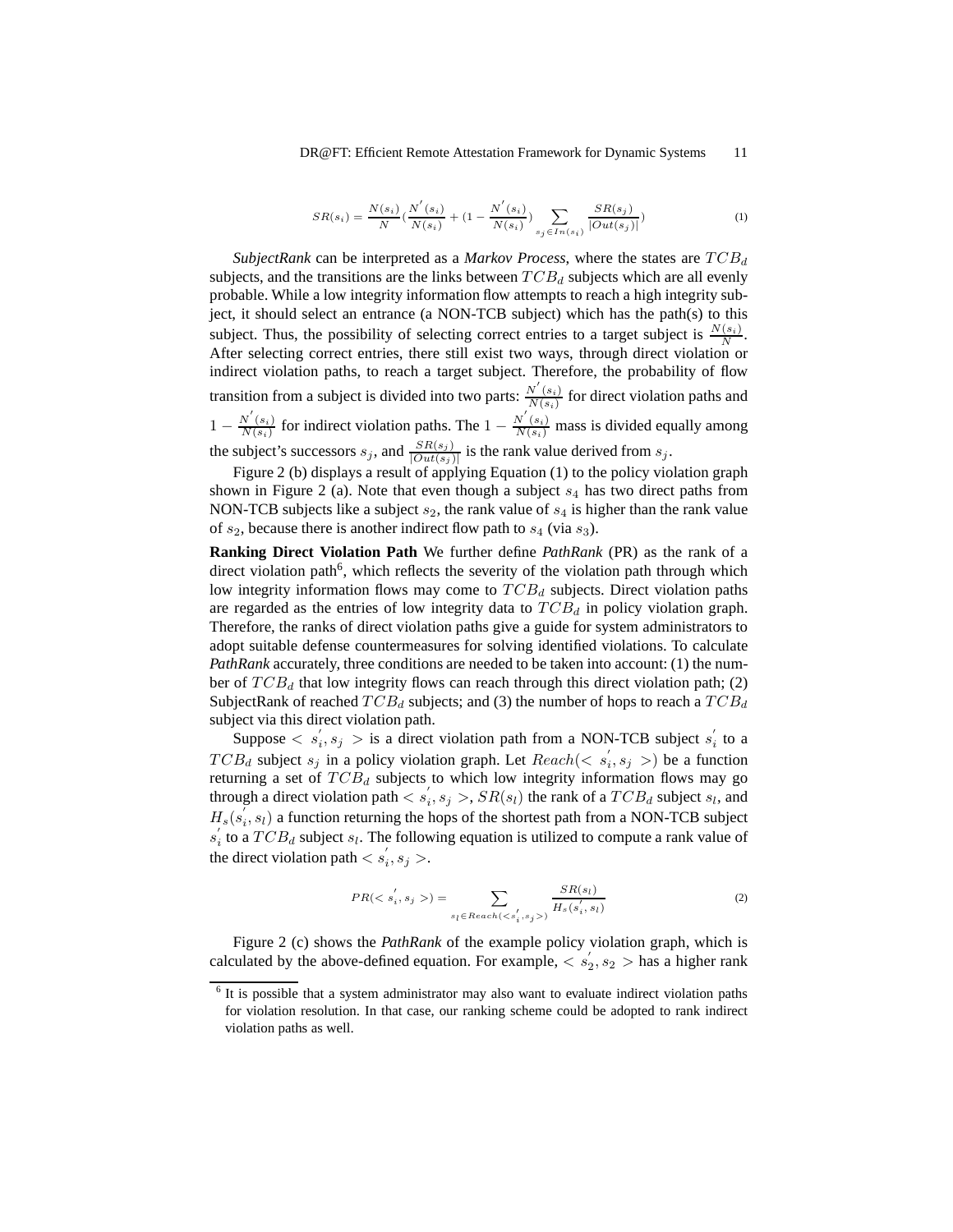than  $\langle s_1^{'}\rangle$  $y'_1, s_1 >$ , because  $\langle s'_2 \rangle$  $Z_2$ ,  $s_2$  > may result in low integrity information flows to reach more or important  $TCB_d$  subjects than  $\langle s_1 \rangle$  $i_1, s_1 >.$ 

#### **5.3 Evaluating Trustworthiness**

Let  $P_d$  be a set of all direct violation paths in a policy violation graph. The entire rank, which can be considered as a risk level of the system, can be computed as follows:

$$
RiskLevel = \sum_{\langle s_i', s_j \rangle \in P_d} PR(\langle s_i', s_j \rangle) \tag{3}
$$

The calculated risk level could reflect the trustworthiness of an attestee. Generally, the lower risk level indicates the higher trustworthiness of a system. When an attestation is successful and there is no violation path being identified, the risk level of the attested system is *zero*, which means an attestee has the highest trustworthiness. On the other hand, when an attestation is failed, corresponding risk level of a target system is computed. A *selective service* could be achieved based on this fine-grained attestation result. That is, the number of services provided by a service provider to the target system may be decided with respect to the trust level of the target system. Hence, a system administrator could refer to this attestation result as the evaluation of her system as well as resolution guidelines since this quantitive response would give her a proper justification to adopt countermeasures for improving the trustworthiness of a target system.

# **6 Implementation Details and Evaluation Results**

We have implemented DR@FT to evaluate its effectiveness and measure the performance. Our attestee platform is a Lenovo ThinkPad X61 with Intel Core 2Duo Processor L7500 1.6GHz, 2 GB RAM, and Atmel TPM. We enable SELinux with the default policy based on the current distribution of SELinux [15]. To measure the attestee system with TPM, we update the Linux kernel to 2.6.26.rc8 with the latest IMA implementation [1], where SELinux hooks and IMA functions are enabled. Having IMA enabled, we configure the measurement of the attestee information. After the attestee system kernel is booted, we mount the sysfs file system and inspect the measurement list values in ascii runtime measurements and ascii bios measurements.

## **6.1 Attestation Implementation**

We start from a legitimate attestee and make measurements of the attestee system for the later verification. To invoke a new attestation request from the attester, the attestation reporting daemon runs in the attestee and monitors the attestee system. This daemon is composed of two main threads: One monitors and gets the new system state measurements, and the other monitors and obtains the policy updates of the attestee. The daemon is also measured and the result can be obtained through the legitimate attestee. Thus the integrity of the daemon can be verified later by the attester. In case the attestee system state is updated due to new software installation, changing policy, and so on, an appropriate thread of the daemon automatically obtains the new measurement values as discussed in Section 4. The daemon then securely transfers the attestation information to the attester based on the security mechanisms supported by the trusted authority.

After receiving the updated system information from the attestee, the measurement module of the attester checks the received measurements against the stored PCR to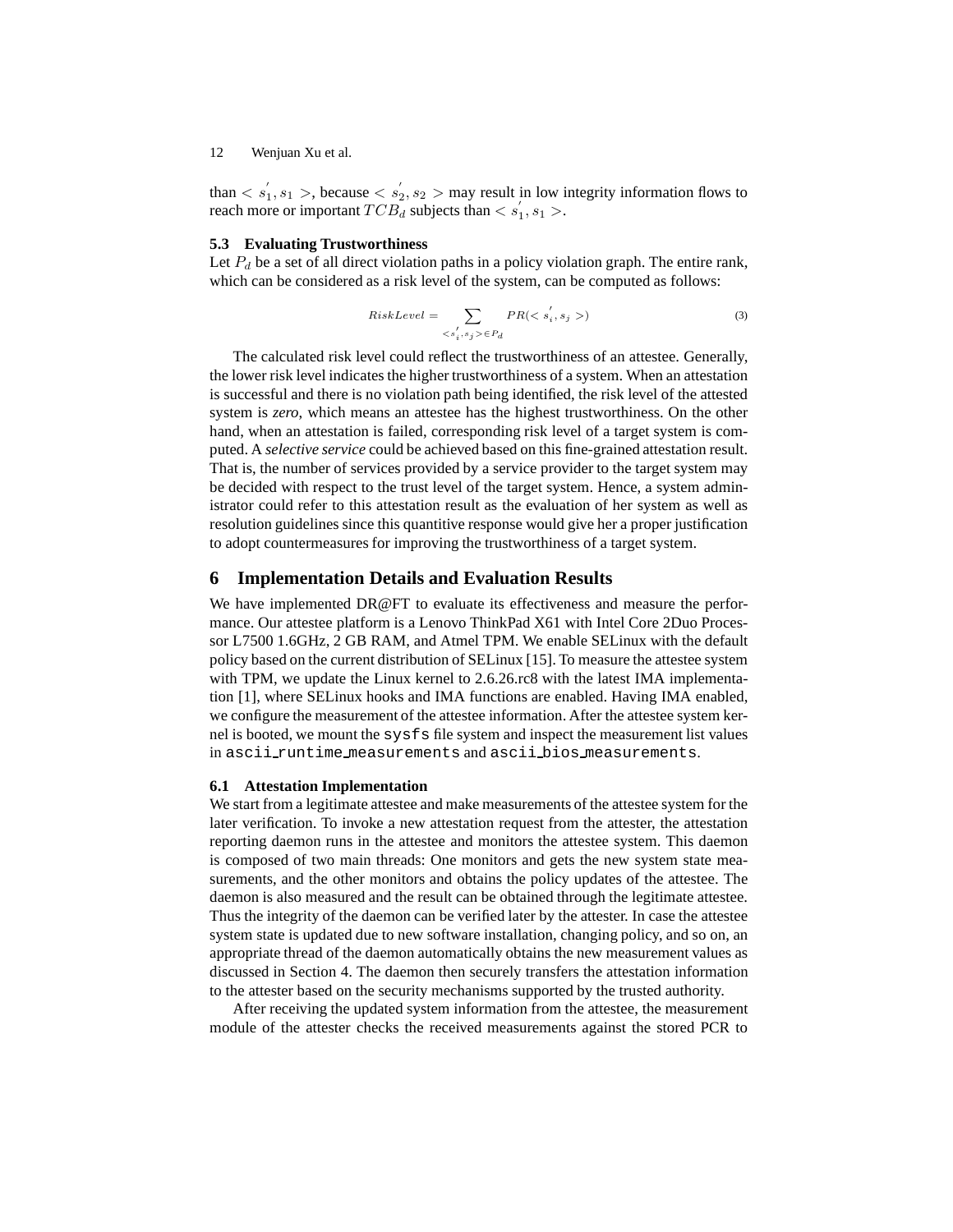prove its integrity. To analyze the revised attestee policy, the policy analysis module is developed as a daemon, which is derived from a policy analysis engine. We extend the engine to identify violated information flows from the updated policy rules based on domain-based isolation rules. We also accommodate the attestation procedures presented in Section 4.2, as well as our rank scheme to evaluate the trustworthiness of the attestee.

## **6.2 Evaluation**

To assess the proposed attestation framework, we attest our testbed platform with Apache web server installed. To configure the trusted subject list of the Apache domain, we first identify  $TCB_s$  based on the reference monitor-based TCB identification, including the integrity measurement, monitoring agents, and daemon. For  $TCB_d$  of the Apache, we identify the Apache information domain, Apache  $TCB_d$ , including httpd t and httpd\_suexec\_t, and the initial filters sshd\_t, passwd\_t, su\_t, through the domain-based isolation principles. Both  $TCB<sub>s</sub>$  and  $TCB<sub>d</sub>$  are identified with a graphical policy analysis tool [17]. We then install the unverified codes and data to evaluate the effectiveness of our attestation framework.

**Installing Malicious Code** We first install a Linux rootkit, which gains administrative control without being detected. Here, we assign the rootkit with the domain unconfined t that enables information flows to domain initrc t labeling initrc process, which belongs to  $TCB<sub>s</sub>$  of the attestee. Following the framework proposed in Section 4, the attestee system is measured from the bootstrap with the configured IMA. After getting the new measurement values, the reporting daemon sends these measurements to the attester. Note that there is no policy update in this experiment. Different from IMA, we only measure the  $TCB<sub>s</sub>$  and  $TCB<sub>d</sub>$  subjects. After getting the measurements from the attestee, the attester verifies them by analyzing the measured hash values. Our measurement partially shows the initial measurements of the initrc (in a trusted initial system state) and the changed value because of the installed rootkit. The difference between these two measurements indicates the original initrc is altered, and the attester confirms that the attestee is not in a trusted state.

**Installing Vulnerable Software** In this experimentation, we install a vulnerable software called Mplayer on the attestee side. Mplayer is a media player and encoder software which is susceptible to several integer overflows in the real video stream dumuxing code. These flaws allow an attacker to cause a denial of service or potentially execution of the arbitrary code by supplying a deliberately crafted video file. After a Mplayer is installed, a Mplayer policy module is also loaded into the attestee policy. In this policy module, there are several different subjects such as  $\text{staff\_mplayer\_t}$ and sysadm\_mplayer\_t. Also, some objects are defined in security policies such as user mplayer home t and staff mplayer home t.

After the Mplayer is installed, the attestation daemon finds that the new measurement of Mplayer is generated and the security policy of the system is changed. As the Mplayer does not belong to  $TCB_s$  and Apache  $TCB_d$ , the attestation daemon does not need to send the measurements to the attester. Consequently, the daemon only computes the security policy updates and sends the information to the attester.

Upon receiving the updated policies, we analyze these updates and obtain a policy violation graph as shown in Figure 3. Through objects such as  $c$ ifs  $t$ , sysadm devtps  $t$ ,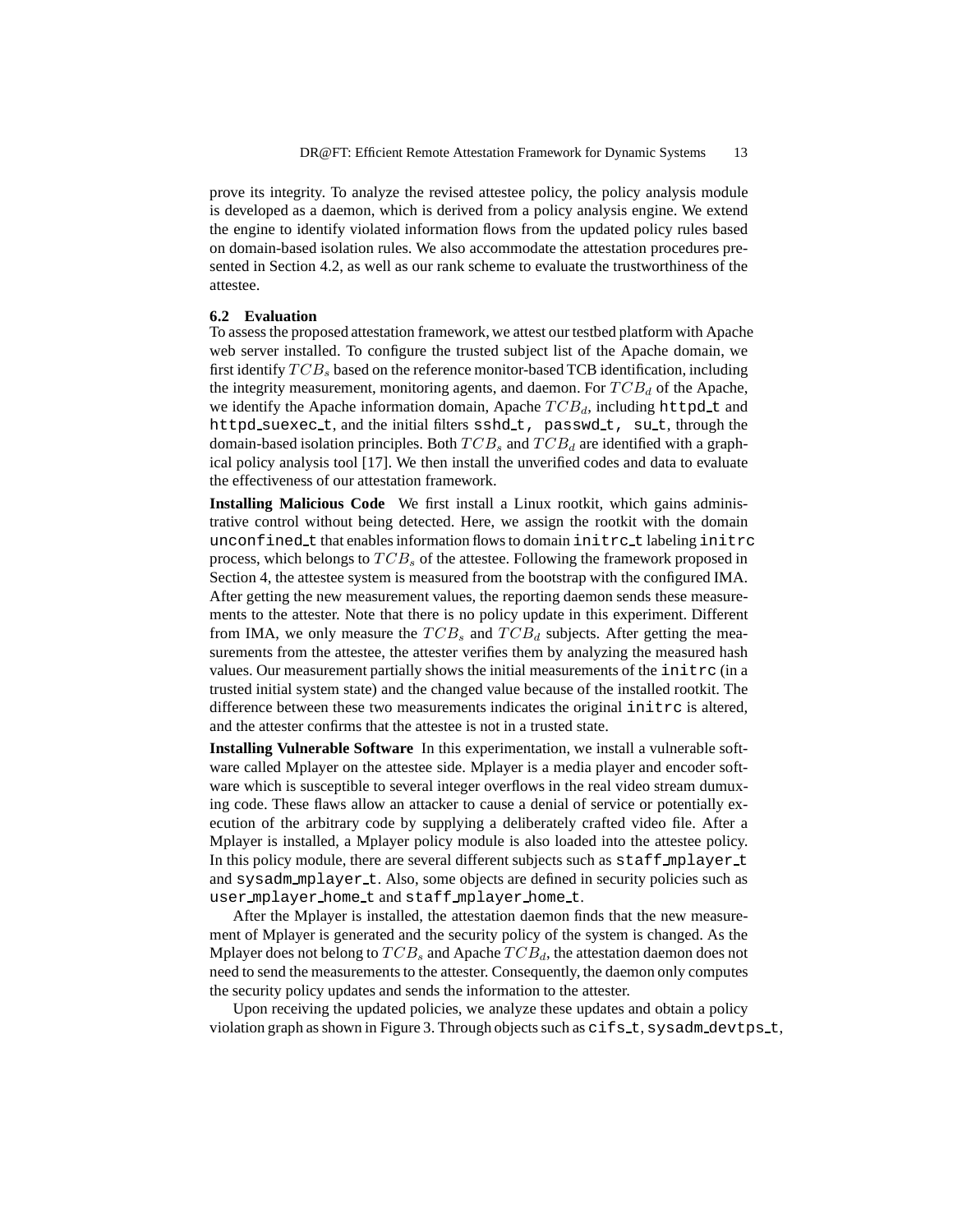

**Fig. 3.** Information flow verification for Mplayer. The links show the information flow from Mplayer (filled circle nodes) to Apache (unfilled nodes). The rank values on the paths indicate the severity of the corresponding violation paths.

and ncsd\_var\_run\_t, information flows from Mplayer can reach Apache domain. In addition, rank values are calculated and shown in the policy violation graph, which guides effective violation resolutions. For example, there are three higher ranked paths including paths from sysadm\_devpts\_t to httpd\_t, from ncsd\_var\_run\_t to httpd rotatelogs t, and from cifs t to httpd prewikka script t. Meanwhile, a risk level value  $(1.2584)$  reflecting the trustworthiness of the attestee system is computed based on the ranked policy violation graph.

Once receiving the attestation result shown in Figure 3, the system administrator can resolve the violation that has the higher rank than others. Thus, the administrator can first resolve the violation related to httpd\_t through introducing httpd\_sysadm\_devpts\_t.

```
allow httpd t httpd sysadm devtps t:chr_file {ioctl read write
getattr lock append};
```
After the policy violation resolution, the risk level of the attestee system is lowered to *0.7315*. Continuously, after the attestee resolves all the identified policy violations and the risk level is decreased to be *zero*, the attestation daemon gets a new policy update and sends it to the attester. Upon receiving this update, the attester verifies whether the identified information flows violate domain-based isolation integrity rules since these flows are within the NON-TCB–even though there are new information flows compared to the stored  $Policy_0$ . Thus, an attestation result is generated which specifies the risk level (in this case, *zero*) of the current attestee system. Consequently, a new trusted system state is built for the attestee. In addition, the information of this new trusted system state is stored in the attester side for the later attestation.

## **6.3 Performance**

To examine the scalability and efficiency of DR@FT, we investigate how well the attestee measurement agent, attestation daemon, and the attester policy analysis module scale along with the increased complexity, and how efficiently DR@FT performs by comparing it with the traditional approaches.

In DR@FT, the important situations influencing the attestation performance include system updates and policy changes. Hence, we evaluate the performance of DR@FT by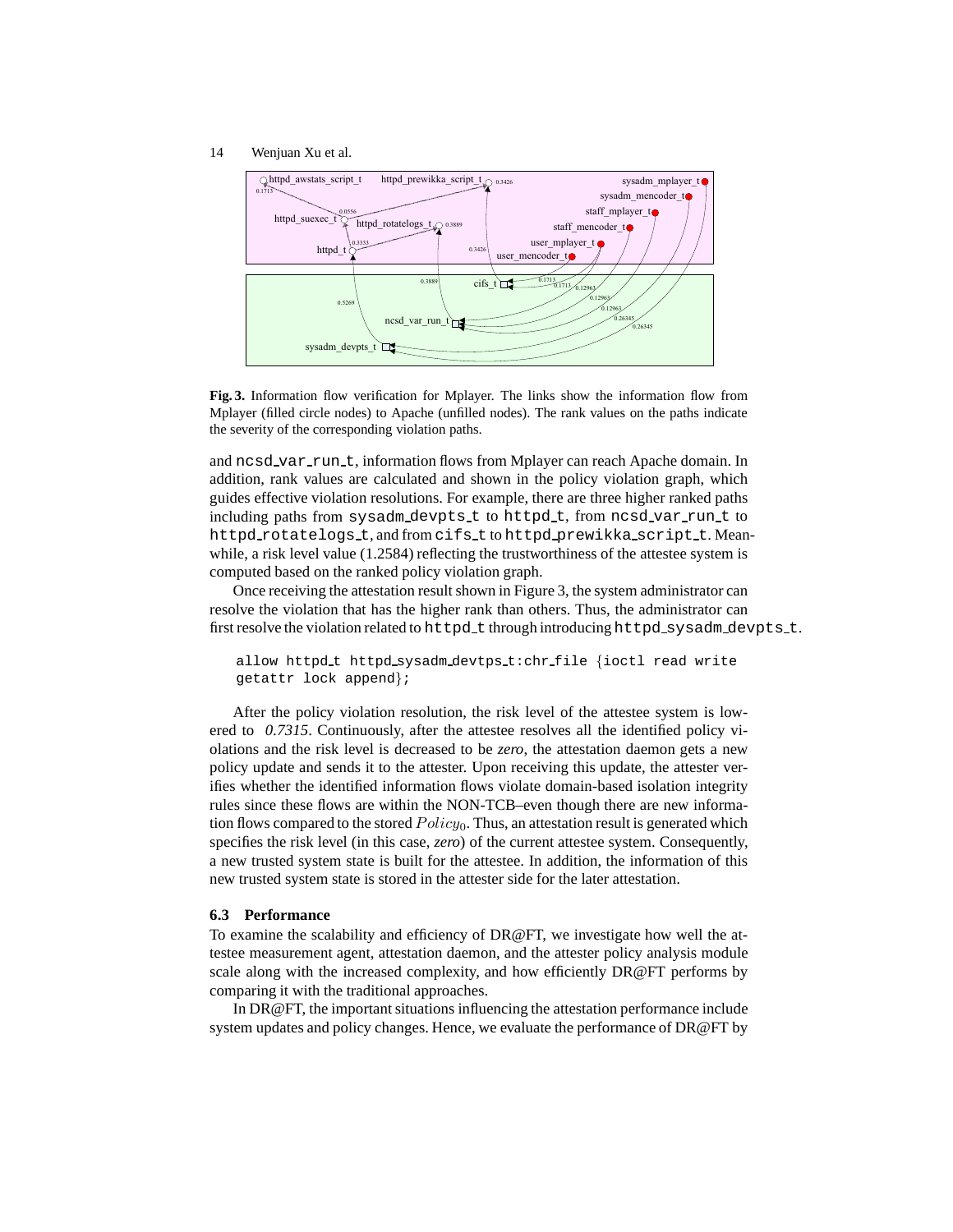changing codes and data to be measured and modifying the security policies. Based on our study, we observe that normal policy increased or decreased no more than 40KB when installing or uninstalling software. Also, a system administrator does not make the enormous changes over the policy. Therefore the performance is measured with the range from zero to around 40KB in terms of policy size.

| <b>Policy Change</b>          | <b>Dynamic</b> |       |      |      | <b>Static</b> |                                                                               |          |
|-------------------------------|----------------|-------|------|------|---------------|-------------------------------------------------------------------------------|----------|
| <b>Size</b>                   |                |       |      |      |               | $T_{Pupdate}$ $T_{send}$ $T_{Panalysis}$ Overhead $T_{Psend}$ $T_{Panalysis}$ | Overhead |
|                               | 0.23           |       |      | 0.23 | 14.76         | 90.13                                                                         | 104.89   |
| $-0.002MB$ (Reduction) 0.12   |                | 0.002 | 0.02 | 0.14 | 14.76         | 90.11                                                                         | 104.87   |
| $-0.019MB$ (Reduction) $0.08$ |                | 0.01  | 0.03 | 0.12 | 14.74         | 89.97                                                                         | 104.34   |
| $-0.024MB$ (Reduction) $0.04$ |                | 0.02  | 0.03 | 0.09 | 14.74         | 89.89                                                                         | 104.23   |
| $0.012MB$ (Reduction) $0.37$  |                | 0.01  | 0.03 | 0.41 | 14.77         | 90.19                                                                         | 104.96   |
| 0.026MB (Addition)            | 0.58           | 0.02  | 0.03 | 0.63 | 14.78         | 90.33                                                                         | 105.11   |
| 0.038MB (Addition)            | 0.67           | 0.03  | 0.04 | 0.74 | 14.79         | 90.46                                                                         | 105.25   |

**Table 1.** Attestation Performance Analysis (in seconds)

**Performance on the attestee side** Based on DR@FT, the attestee has three main factors influencing the attestation performance. (1) Time spent for the measurement: Based on our experimentation, the measurement time increases roughly linearly with the size of the target files. For example, measuring policy files with 17.2MB and 20.3MB requires 14.63 seconds and 18.26 seconds, respectively. Measuring codes around 27MB requires 25.3sec. (2) Time spent for identifying policy updates  $T_{Pupdate}$ : Based on the specification in Section 4, policy updates are required to be identified and sent to the attester. As shown in Table 1, for a system policy which is the size of 17.2MB at its precedent state, the increase of the policy size requires more time for updating the policy and vice versa. (3) Time spent for sending policy updates  $T_{Psend}$ : Basically, the more policy updates, the higher overhead was observed.

**Performance on the attester side** In DR@FT, the measurement verification is relatively straightforward. At the attester side, the time spent for policy analysis  $T_{Panalysis}$ mainly influences its performance. As shown in Table 1, the analysis time roughly increases when the policy change rate increases.

**Comparison of dynamic and static attestation** To further specify the efficiency of DR@FT, we compare the overhead of DR@FT with a static attestation. In the static approach, the attestee sends all system state information to an attester, and the attester verifies the entire information step by step. As shown in Table 1, the time spent for the static attestation is composed of  $T_{Psend}$  and  $T_{Panalysis}$ , which represent the time for sending policy module and analyzing them, respectively. Obviously, the dynamic approach can dramatically reduce the overhead compared to the static approach. It shows that DR@FT is an efficient way when policies on an attestee are updated frequently.

# **7 Conclusion**

We have presented a dynamic remote attestation framework called DR@FT for efficiently verifying if a system satisfies integrity protection property and indicates integrity violations which determine its trustworthiness level. The integrity property of our work is based on an information flow-based domain isolation model, which is utilized to describe the integrity requirements and identify integrity violations of a system. To